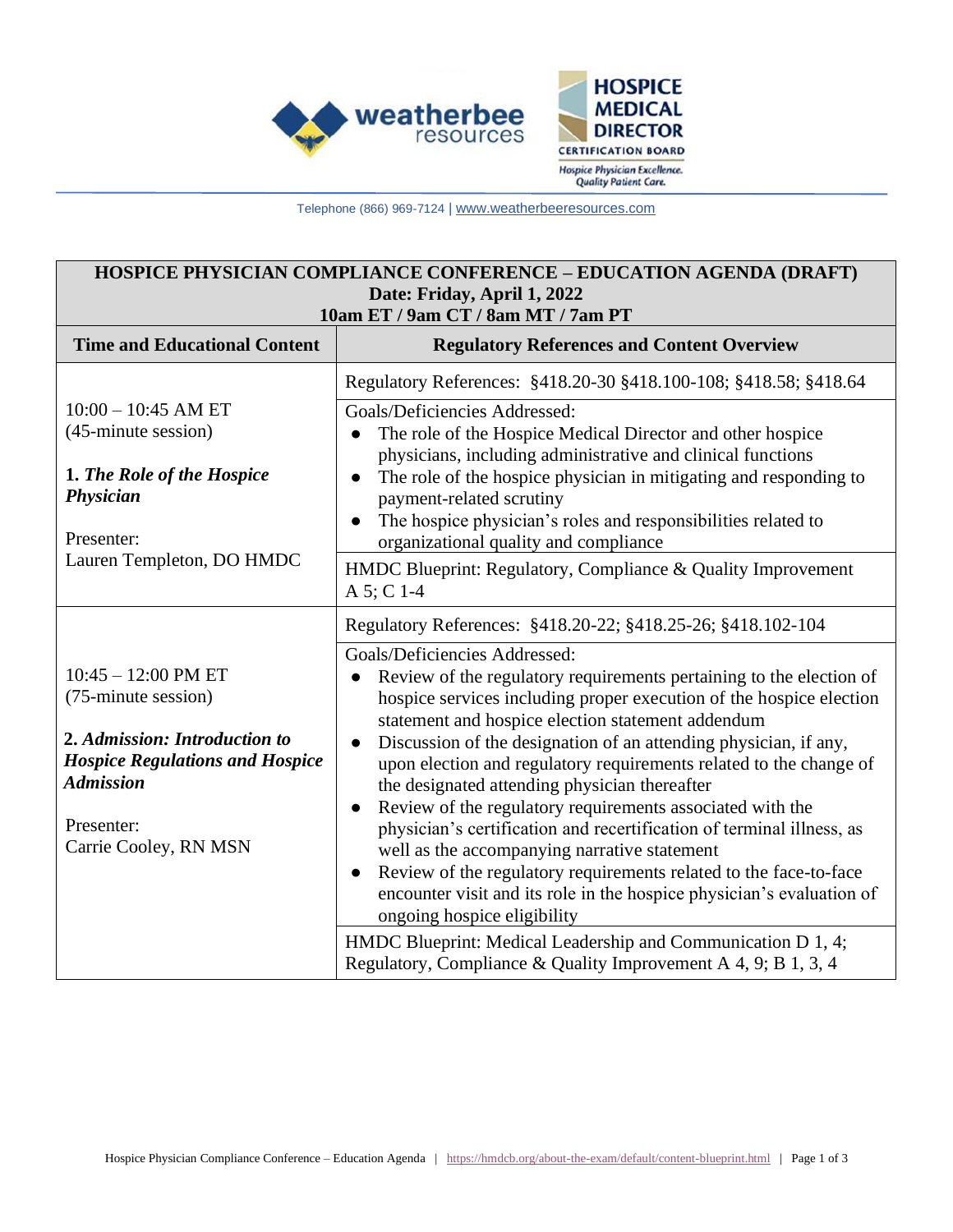| <b>HOSPICE PHYSICIAN COMPLIANCE CONFERENCE - EDUCATION AGENDA (DRAFT)</b><br>Date: Friday, April 1, 2022<br>10am ET / 9am CT / 8am MT / 7am PT                                                  |                                                                                                                                                                                                                                                                                                                                                                                                                                                                                                                                                                                                                                                                                                                                                                                                                                                                                                                                                                                                                                                                                                                                                                                      |  |
|-------------------------------------------------------------------------------------------------------------------------------------------------------------------------------------------------|--------------------------------------------------------------------------------------------------------------------------------------------------------------------------------------------------------------------------------------------------------------------------------------------------------------------------------------------------------------------------------------------------------------------------------------------------------------------------------------------------------------------------------------------------------------------------------------------------------------------------------------------------------------------------------------------------------------------------------------------------------------------------------------------------------------------------------------------------------------------------------------------------------------------------------------------------------------------------------------------------------------------------------------------------------------------------------------------------------------------------------------------------------------------------------------|--|
| <b>Time and Educational Content</b>                                                                                                                                                             | <b>Regulatory References and Content Overview</b>                                                                                                                                                                                                                                                                                                                                                                                                                                                                                                                                                                                                                                                                                                                                                                                                                                                                                                                                                                                                                                                                                                                                    |  |
| $12:00 - 12:15$ PM                                                                                                                                                                              | <b>15-minute Break</b>                                                                                                                                                                                                                                                                                                                                                                                                                                                                                                                                                                                                                                                                                                                                                                                                                                                                                                                                                                                                                                                                                                                                                               |  |
| $12:15 - 1:45$ PM<br>(90-minute session)<br>3. Hospice Eligibility and<br><b>Physician Certification</b><br>Presenter:<br>Lauren Templeton, DO HMDC                                             | Regulatory References: §418.20-22; §418.25-26; §418.102-106<br>Goals/Deficiencies Addressed:<br>Discussion of the hospice physician's role in the identification of<br>the terminal diagnosis and related conditions<br>Review of the physician's role in the execution of the hospice<br>$\bullet$<br>election statement addendum<br>Discussion of the physician's evaluation of hospice eligibility, both<br>$\bullet$<br>at the start of and throughout the course of hospice care, including<br>the utilization of the Local Coverage Determination (LCD)<br>guidelines and terminal trajectories of illness<br>Review of effective methodology related to the composition of a<br>$\bullet$<br>compliant, meaningful, and compelling physician narrative<br>statement, including consideration and incorporation of the face-to-<br>face encounter visit findings, as applicable<br>Discussion related to the hospice physician's determination of<br>$\bullet$<br>medication coverage, de-prescribing and formulary use<br>HMDC Blueprint: Medical Knowledge F 10; G; J; Medical Leadership<br>and Communication D 1, 5; Regulatory, Compliance & Quality<br>Improvement B 1-5 |  |
| $1:45 - 2:15$ PM                                                                                                                                                                                | <b>30-minute Lunch Break</b>                                                                                                                                                                                                                                                                                                                                                                                                                                                                                                                                                                                                                                                                                                                                                                                                                                                                                                                                                                                                                                                                                                                                                         |  |
|                                                                                                                                                                                                 | Regulatory References: §418.56                                                                                                                                                                                                                                                                                                                                                                                                                                                                                                                                                                                                                                                                                                                                                                                                                                                                                                                                                                                                                                                                                                                                                       |  |
| $2:15 - 3:30 \text{ PM}$<br>(75-minute session)<br>4. Hospice Care:<br><b>The Interdisciplinary Group</b><br>(IDG) and the Role of the<br><b>Physician</b><br>Presenter:<br>Colleen O'Keefe, RN | Review of the comprehensive assessment findings and how the<br>findings inform the interdisciplinary group planning process and<br>coordination of services<br>Discussion of the physician's role in the interdisciplinary group<br>meeting, including evaluation of ongoing hospice eligibility<br>throughout the course of hospice care<br>Discussion of anticipatory care planning to enhance clinical<br>$\bullet$<br>outcomes and decrease undesired outcomes (e.g., revocation)<br>The physician's role in the ongoing review of clinical eligibility<br>$\bullet$<br>throughout the course of hospice care<br>HMDC Blueprint: Medical Leadership and Communication D 1, 2; E; F                                                                                                                                                                                                                                                                                                                                                                                                                                                                                               |  |
|                                                                                                                                                                                                 |                                                                                                                                                                                                                                                                                                                                                                                                                                                                                                                                                                                                                                                                                                                                                                                                                                                                                                                                                                                                                                                                                                                                                                                      |  |